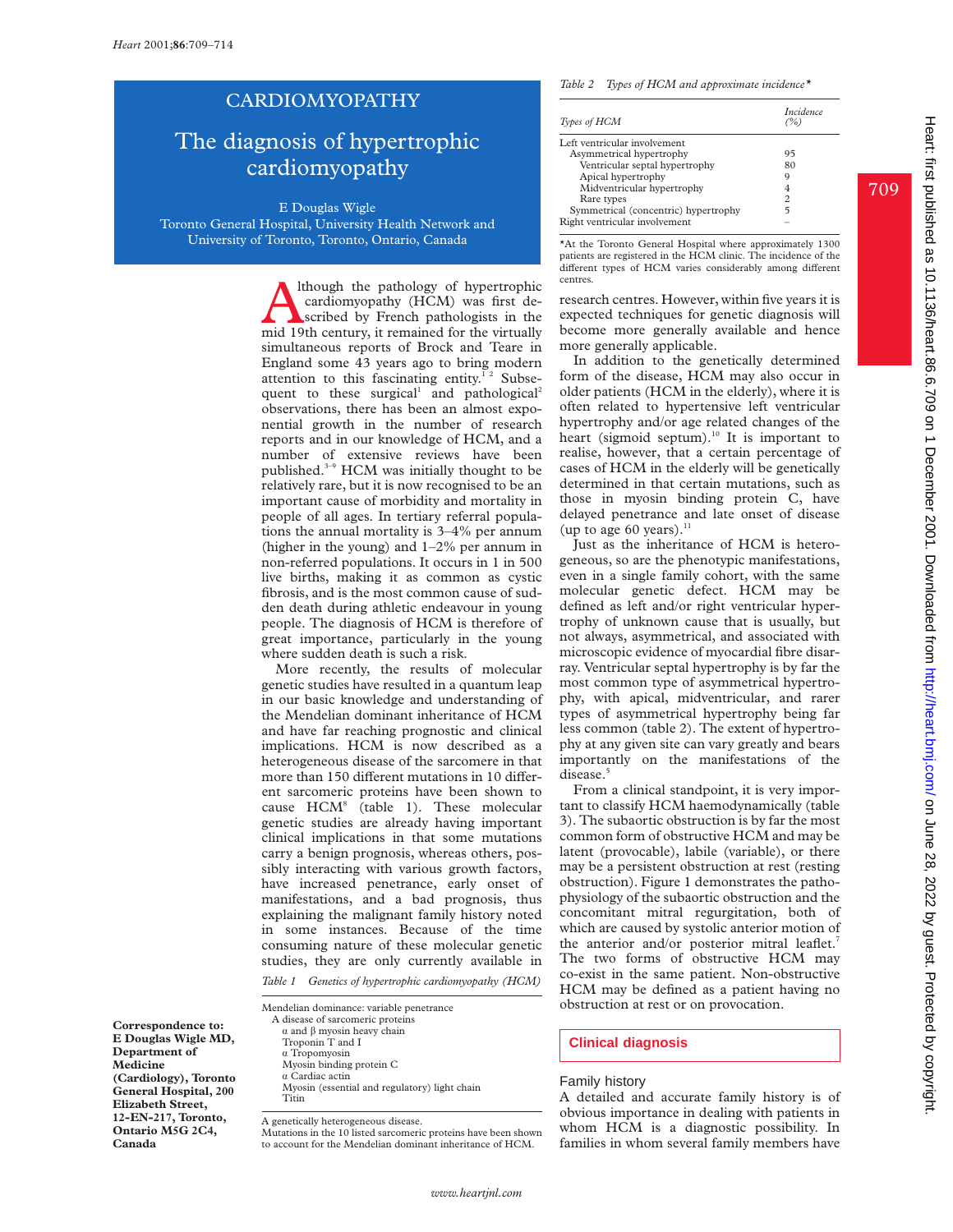Obstructive HCM Subaortic obstruction Midventricular obstruction Non-obstructive HCM Normal (supranormal) systolic function Impaired systolic function (end-stage HCM)

See text for more detail

710

heart disease at a relatively young age, HCM is a distinct possibility. That possibility is increased significantly if there are sudden deaths at a young age in a family. Once the diagnosis is established in a member of a family, other family members should be screened with ECGs and echocardiograms in keeping with the known Mendelian dominant inheritance of the condition.

## Symptoms

Patients with obstructive HCM typically complain of dyspnoea, angina, and presyncope and/or syncope on exertion. At times syncope may occur on truly minimal exertion. The severity of symptoms on upright exertion do not necessarily correlate with the magnitude of the obstructive pressure gradient measured in the supine position, which is understandable particularly when the lability of the obstruction is taken into account. The severity of symptoms is often variable from day to day, as is the severity of the obstruction, which varies according to ventricular afterload (systolic blood pressure), preload, and contractility. The symptoms are often worse after a large meal or alcohol ingestion, when the obstruction is more severe. Many patients will also note presyncope on standing suddenly for the same reason. In our experience, patients with non-obstructive HCM present with these symptoms less frequently and usually the symptoms are milder,<sup>5</sup> but in some there is very severe disability resulting from left ventricular systolic and/or diastolic dysfunction. Congestive heart failure is rarely seen in HCM in normal sinus rhythm, but it may be seen with severe obstruction to outflow or severe systolic and/or diastolic dysfunction and is common in the presence of atrial fibrillation.

Although presyncope and syncope on exertion are common in obstructive HCM, it is

#### **Obstructive versus non-obstructive HCM**

- Extremely important to determine whether HCM is obstructive or non-obstructive
- **•** If obstructive, is the obstruction subaortic or midventricular, or both?
- $\bullet$  If non-obstructive, is ventricular systolic function normal or impaired?
- Non-obstructive HCM should be provoked to determine if latent (provocable) obstruction is present
- There are important clinical signs that distinguish obstructive from non-obstructive HCM



Early systole **Mitral leaflet** – septal contact

Figure 1. Diagram of the pathophysiology of the obstruction to outflow and mitral regurgitation in subaortic obstructive hypertrophic cardiomyopathy (HCM). Early systole (left): The left ventricular outflow tract is narrowed by the ventricular septal hypertrophy and the anterior displacement of the papillary muscles and the mitral leaflets. The point of coaptation of the elongated mitral leaflets occurs in the body of the leaflets, rather than at the tips, as is normal. That part of the anterior leaflet beyond the coaptation point is carried anteriorly and superiorly (systolic anterior motion, arrow) by venturi and/or drag forces and results in mitral leaflet–septal contact, causing the subaortic obstruction (indicated by the converging and diverging lines, right). Mitral leaflet–septal contact (right): The systolic anterior motion of the anterior leaflet results in a failure of coaptation of the mitral leaflets and the onset of mitral regurgitation, which is directed posteriorly into the left atrium, through the funnel shaped interleaflet gap. The length and mobility of the posterior leaflet may also affect the size of this gap, and hence the degree of mitral regurgitation. A, B, C, and D indicate Doppler velocity recordings throughout systole in the ascending aorta (A) (flow toward transducer), at the level of mitral leaflet–septal contact (B), in the left atrium (C), and near the apex of the left ventricle (D). In B, C, and D, flow is away from the transducer. Reduced forward flow in the presence of the obstruction is indicated by the shape of the aortic velocity waveform (A) and the smaller aortic arrow. Peak velocities recorded at B correlate accurately with the simultaneously measured pressure gradient, whereas late peaking velocities at D do not. AO, aorta; LA, left atrium, LV, left ventricle, MV, mitral valve. Adapted from Wigle et al.

extremely important to recognise that these symptoms may also result from atrial and ventricular arrhythmias at rest or on exertion, or from failure of blood pressure to rise normally on exertion, even in non-obstructive HCM.<sup>12</sup> Thus, a history of palpitations, particularly rapid heart action when associated with presyncope/syncope, is an integral part of history taking.

#### Physical examination

Right ventricular involvement in HCM may be detected by a prominent A wave in the jugular venous pulse, that rises on inspiration and rarely by a right sided fourth heart sound, reflecting right ventricular diastolic dysfunction. A systolic ejection murmur along the high left sternal border often indicates subpulmonic or midventricular obstruction to right ventricular outflow.<sup>5</sup>

Left ventricular involvement is reflected by a variably displaced and forceful left ventricular impulse and a left sided fourth heart sound that is often palpable, reflecting impaired left ventricular relaxation. Patients with nonobstructive HCM either have no murmur or a faint grade 1/6 systolic murmur at the cardiac apex, that does not increase significantly with provocation. In patients with latent subaortic obstruction, the murmur at the apex is usually grade 1/6 to grade 2/6 in intensity, and increases to grade 3/6 with appropriate provocation such as amyl nitrite inhalation, assuming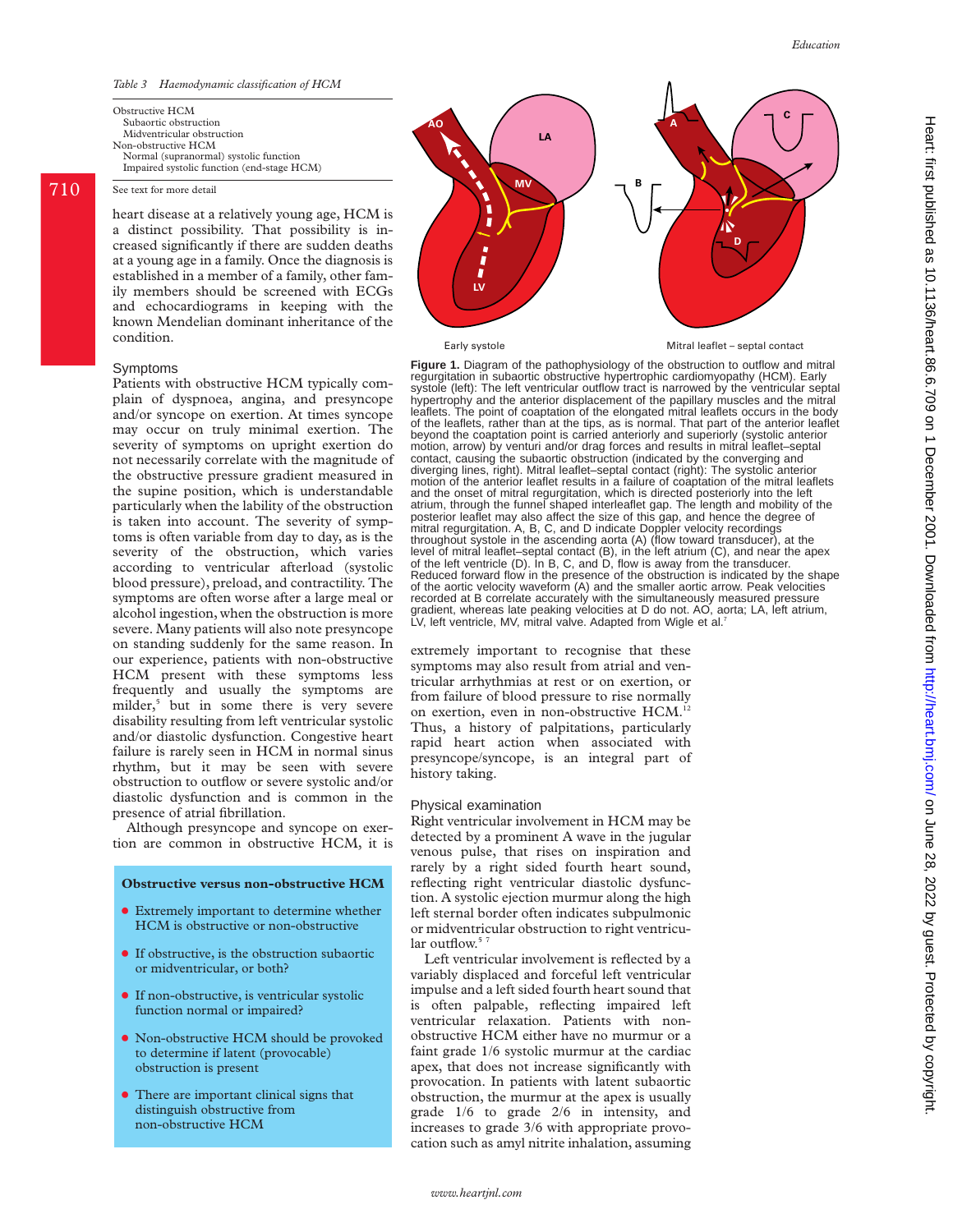# **Familial HCM**

- **Inherited as Mendelian dominant** characteristic
- Related to mutations in sarcomeric proteins (a disease of the sarcomere)
- Taking a family history is important, particularly with regard to the occurrence of sudden cardiac death
- Screening family members is also important
- $\bullet$  De novo mutations also cause HCM
- x HCM in the elderly may be familial, or non-familial and related to hypertensive hypertrophy and/or age related changes (sigmoid septum)

the upright posture from the squatting position or during the Valsalva manoeuvre. In patients with subaortic obstructive HCM at rest, the murmur at or just medial to the apex is grade 3/6 to 4/6 in intensity, and begins after the first heart sound. It is harsh and crescendo/ decrescendo in character with radiation to the base of the heart, reflecting the obstruction, and to the axilla, reflecting the concomitant mitral regurgitation<sup>7</sup> (figs 1 and 2). In 20% of patients with subaortic obstructive HCM there may be independent abnormalities of the mitral valve (other than systolic anterior motion) that cause mitral regurgitation such as abnormal papillary muscle insertions, mitral valve prolapse or excessive fibrotic thickening of the anterior mitral leaflet, resulting from repeated mitral leaflet–septal contact.<sup>5</sup> In such cases there may also be a pansystolic murmur at the apex.

In addition to the louder apical murmur, there is an intriguing constellation of physical signs in subaortic obstructive HCM that are not seen in the non-obstructive form of the



**Figure 2.** Diagram showing the seven findings on physical examination that are found in subaortic obstructive HCM and are not present in non-obstructive HCM (see text). ML-SC, mitral leaflet-septal contact sound.

disease.7 On palpation there is often a bifid (spike and dome) arterial pulse, which at times has been referred to as a bisferiens pulse incorrectly. A bisferiens pulse is seen in dominant aortic regurgitation. On palpation at the left ventricular apex, there is often a double systolic impulse, the first impulse coming before the onset of the obstruction, the second after. Frequently, there is a triple apex beat, resulting from a palpable left atrial gallop sound, plus a double systolic impulse. To appreciate the abnormalities on palpation over the left ventricular apex, it is extremely important that the patient be examined in the left lateral position (fig 2).

On auscultation in subaortic obstructive HCM, there may be a reversed or paradoxically split second heart sound when the obstruction is severe or in the presence of left bundle branch block. When the mitral regurgitation is significant, it is often accompanied by a mitral diastolic inflow murmur. Rarely a mitral leaflet–septal contact sound may also be heard (fig 2).

Patients with midventricular obstruction also have an apical systolic murmur, although it is usually softer, grade 2/6 to 3/6, than with subaortic obstruction. A bifid arterial pulse, double systolic apex beat or triple apex beat are not characteristic of midventricular obstruction and a mitral leaflet–septal contact sound is never found. If the obstruction is severe, there may be reversed splitting of the second heart sound. In midventricular obstruction, there is at times a very distinctive long mitral diastolic murmur, caused by the midventricular narrowing and asynchronous relaxation.<sup>7</sup>

In midventricular obstruction, the size of the obstructed apical cavity varies considerably. It may be quite large and haemodynamically significant or very small and more a manifestation of cavity obliteration with a small nonobliterated pocket of blood remaining at the apex. The syndrome of midventricular obstruction with apical infarction and aneurysm formation most often results from apical infarction in a patient with apical HCM in whom the non-infarcted hypertrophy at the midventricular level results in midventricular obstruction.<sup>13</sup>

# **Laboratory investigation**

Patients referred with suspected HCM should have an ECG, a chest *x* ray, and a transthoracic echo Doppler examination on the initial visit.

The ECG in HCM may be normal with mild degrees of hypertrophy or show left ventricular hypertrophy and strain in the presence of extensive hypertrophy. Abnormal Q waves, which may mimic myocardial infarction, and which at times reflect septal hypertrophy, are a feature of the ECG in HCM, as are sharply negative T waves, particularly in precordial leads V3–V5 (giant T negativity syndrome) typical of apical  $HCM$ <sup>14</sup> (fig 3). Apical infarction may also be reflected in the ECG, and it is important to recognise that the ECG

711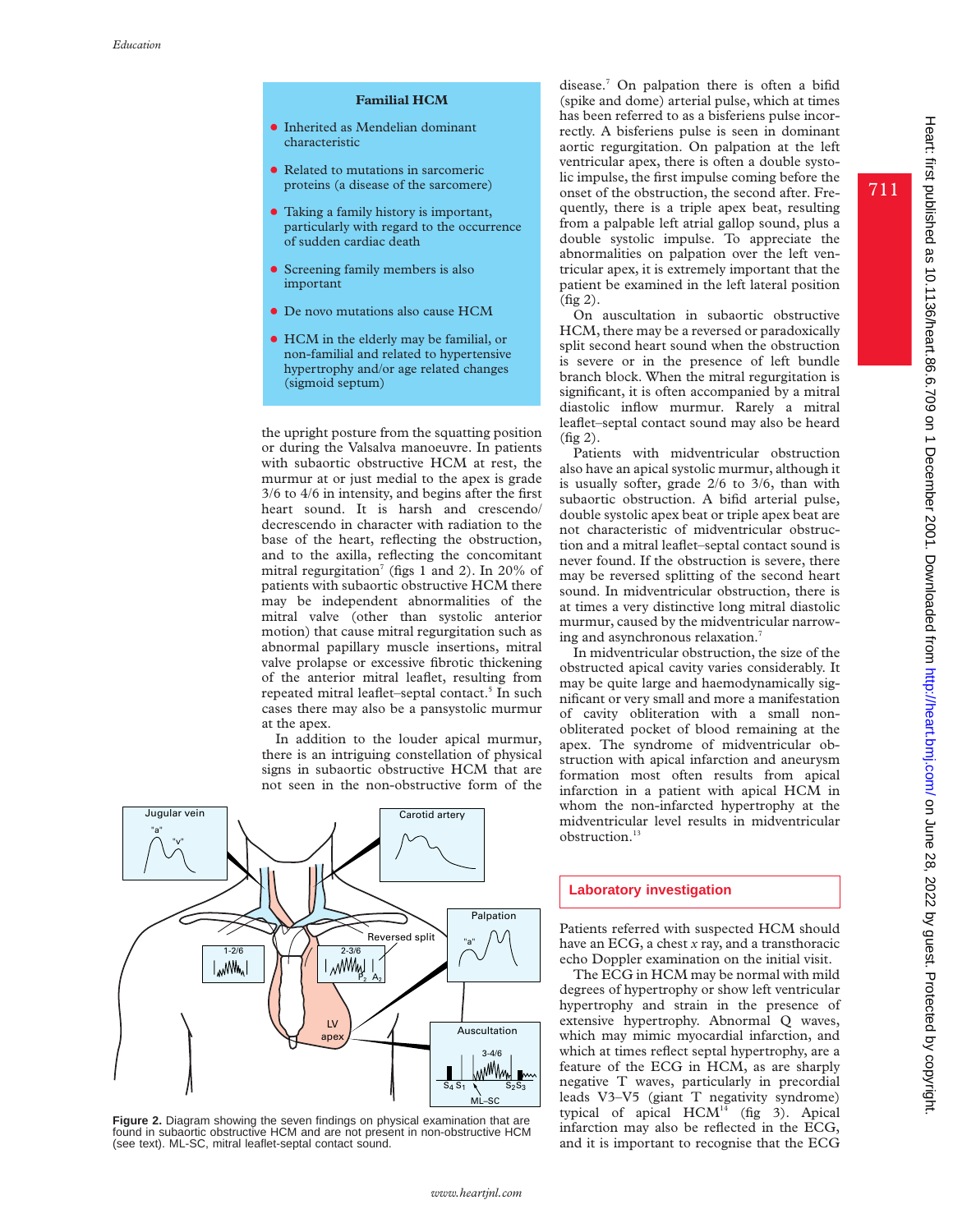may be abnormal in HCM when echocardiography reveals no evidence of left ventricular hypertrophy.

The chest *x* ray may be normal or show left ventricular and/or left or right atrial enlargement, with or without vascular redistribution in the lungs. The aorta is typically small. A bulge on the left heart border, between the left atrial appendage and left ventricular apex, may reflect anterolateral wall extension of anteroseptal hypertrophy.

Transthoracic echo Doppler examination in HCM is undoubtedly the most important form of laboratory investigation. These combined techniques can determine the location and extent of hypertrophy, systolic and diastolic function, the presence and degree of systolic anterior motion, the severity of the subaortic and/or midventricular obstruction, the direction and degree of mitral regurgitation, the presence of additional mitral valve abnormalities, and left atrial size. The mitral regurgitation that results from systolic anterior motion of the anterior mitral leaflet is directed posteriorly into the left atrium (fig 1). If the mitral regurgitation is directed anteriorly or centrally, then additional abnormalities of the mitral valve such as abnormal papillary muscles or mitral valve prolapse should be suspected. Transoesophageal echo Doppler studies are particularly valuable in defining these additional mitral valve abnormalities and in distinguishing which type of obstruction is present in the left ventricle.15 16 Patients who have no evidence of outflow obstruction at rest should routinely undergo appropriate provocation to determine whether there is echo Doppler evidence of latent or provocable obstruction.<sup>5</sup>

Previously, certain criteria of septal, apical, or free wall thickness were used to establish the diagnosis of  $HCM<sup>5</sup>$  It is now recognised, as the result of molecular genetic–clinical correlations, that milder degrees of hypertrophy may also indicate HCM.

Ambulatory rhythm monitoring for detection of atrial and/or ventricular arrhythmias or conduction disturbances is of extreme importance in HCM once the diagnosis is established.

Nuclear angiography is very valuable in HCM to assess both systolic and diastolic ventricular function. Stress perfusion studies and positron emission tomography are important for detecting evidence of myocardial ischaemia or infarction.

Magnetic resonance imaging is of particular value in HCM when two dimensional echocardiography is unable to document the site and extent of hypertrophy, especially in apical HCM.

Heart catheterisation and angiography in HCM are usually reserved for diagnostic problems or when septal alcohol ablation or surgery are being considered in either type of obstructive HCM; they are also of value in the investigation of HCM with impaired systolic function with regard to the possibility of cardiac transplantation. The diagnostic accuracy of echo Doppler studies has dramatically lessened the need for invasive investigation in HCM. The precise role of electrophysiologic testing in



**Figure 3.** ECG from a patient with apical HCM showing the "giant T negativity syndrome<sup>"14</sup> (T waves more negative than 10 mm) in the precordial leads, usually maximal in V4. There is also voltage evidence of left ventricular hypertrophy.

the assessment of arrhythmia risk is as yet to be defined.

Genetic screening for HCM is prognostically important and undoubtedly will become more common once all the molecular genetic defects are defined and screening procedures simplified.

# **Assessment of risk**

Assessment of risk of sudden cardiac death is an integral part of the work up of patients with HCM,<sup>5 12 17 18</sup> and will be addressed in a subsequent article in this series.

# **Investigation of HCM**

- Echo Doppler examination is the most important diagnostic test in HCM and for determining the haemodynamic abnormalities present
- ECG may be abnormal when echo is normal, especially in the young
- Apical HCM most commonly suspected by an abnormal ECG (giant T negativity syndrome)
- Echo may fail to detect apical HCM in 10% of cases unless specifically looked for. Even then, magnetic resonance imaging may be required for definitive diagnosis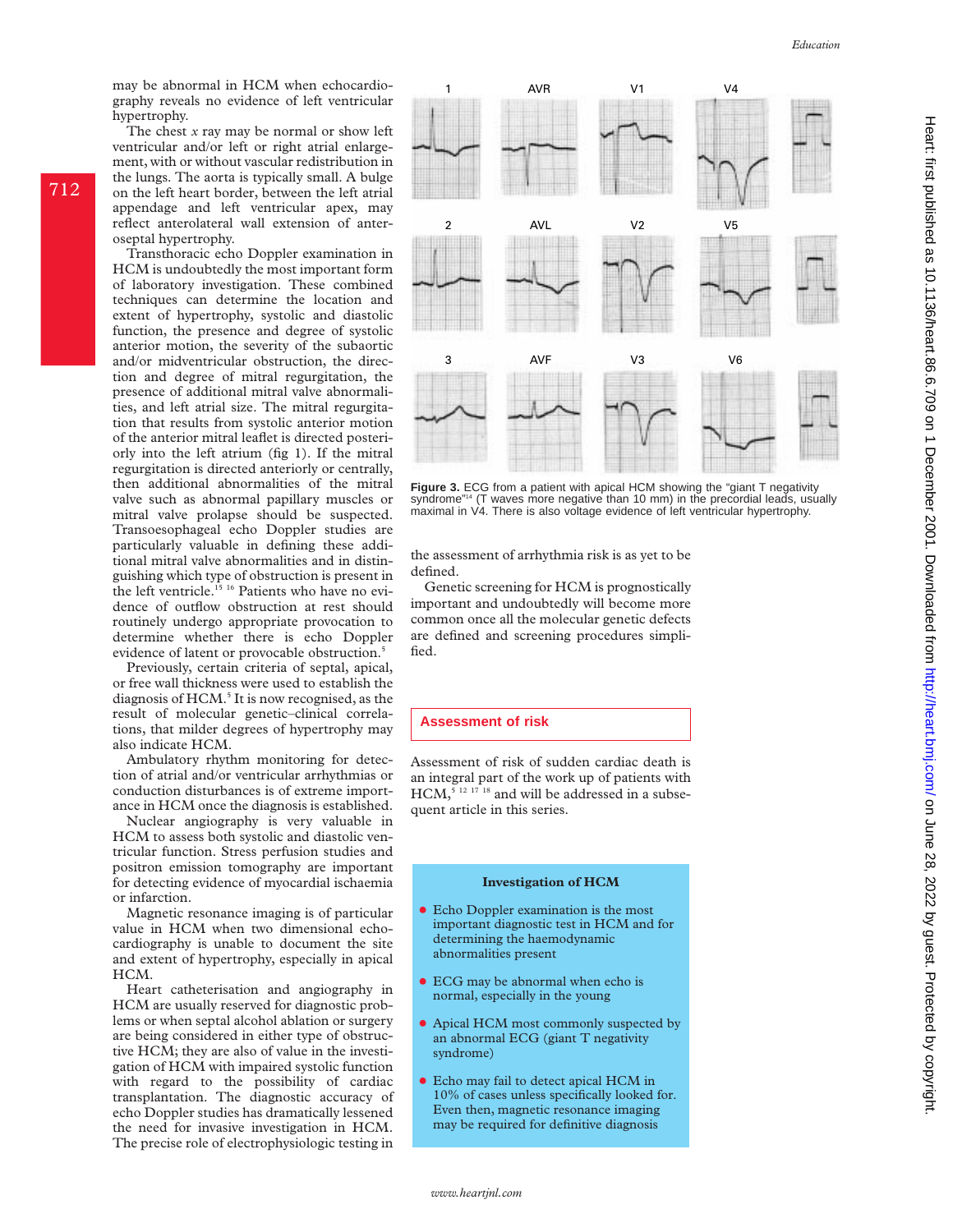# **Special situations**

# Apical HCM

This form of HCM was originally described in Japan in the 1970s and is being recognised with increasing frequency in western populations.<sup>14</sup> Currently, we are following 120 patients with apical HCM, which represents a 9% incidence in our HCM clinic population of approximately 1300 patients (table 1). In approximately 50% of patients with apical HCM, the diagnosis will be first suspected or suggested by the abnormal ECG, with sharply inverted T waves in the lateral precordial leads (fig 3). A significant percentage of patients with apical HCM will present with atypical chest pain and the ECG abnormalities suggest ischaemia. These patients are often admitted to a coronary care unit if the admitting physician is not familiar with the ECG of apical HCM, which of course has voltage evidence of left ventricular hypertrophy, in addition to the sharply inverted T waves (fig 3). A second diagnostic characteristic of apical HCM is the spade shape of the left ventricle at end-diastole, which can be detected by echocardiography, angiography, or magnetic resonance imaging.19 20 It is important to realise that apical hypertrophy can easily be missed on echocardiography unless great care is taken in the examination. Even then, magnetic resonance imaging is sometimes required to be definite about the diagnosis.

The prognosis in apical HCM is generally more favourable than in other forms of HCM, but these patients may suffer from apical ischaemia and/or infarction, which is often associated with ventricular arrhythmias, or atrial fibrillation, caused by left atrial enlargement resulting from left ventricular diastolic dysfunction.

# Impaired systolic and/or diastolic dysfunction in HCM (end-stage HCM)

Progressive myocardial fibrosis from ischaemia and/or from fibrous transformation of the often abundant loose intercellular connective tissue in the myocardium<sup>257</sup> results in impaired systolic and/or diastolic function. In this stage of the disease, the left and right ventricular walls become thinner, the ventricles dilate, systolic function decreases, there is no longer evidence of outflow obstruction, and often mitral and tricuspid regurgitation in the presence of atrial fibrillation and congestive heart failure dominate the clinical picture. It is important to recognise this late stage of HCM because the negative inotropic drug therapy used for the treatment of obstructive HCM is now contraindicated, whereas treatments that would be contraindicated in obstructive HCM are now indicated—that is, afterload reduction, digitalis glycosides, and diuretics. <sup>7</sup> Patients with end-stage HCM are candidates for cardiac transplantation.

## Atrial fibrillation

Atrial fibrillation in HCM is usually related to an enlarged left atrium, which most frequently

# **Atrial fibrillation**

- An important cause of morbidity: congestive heart failure, risk of systemic emboli, rarely syncope
- Almost always related to left atrial enlargement, which is most frequently seen in subaortic obstructive HCM (caused by concomitant mitral regurgitation) or in the presence of systolic and/or diastolic dysfunction
- In the presence of subaortic obstructive HCM, atrial fibrillation may lead to a mistaken diagnosis of mitral regurgitation because of the apical murmur
- Every attempt should be made to restore sinus rhythm pharmacologically or by cardioversion

occurs in subaortic obstructive HCM caused by the concomitant mitral regurgitation; it may also be seen in non-obstructive HCM as the result of left atrial enlargement caused by diastolic dysfunction, particularly impaired left ventricular relaxation.<sup>57</sup> The onset of atrial fibrillation often precipitates left and right heart failure. When patients with subaortic obstructive HCM are seen in the emergency department with this arrhythmia, they are often misdiagnosed as mitral regurgitation because of the loud apical murmur. An incorrect diagnosis under these circumstances is to be avoided.

# **Conclusion**

HCM is a heterogeneous disease, both genotypically and phenotypically, and is often a diagnostic challenge. Being aware of the diverse clinical and laboratory manifestations of HCM should avoid mistaken diagnoses in a disease that has been termed "The Great Masquerader".

**1. Brock RC.** Functional obstruction of the left ventricle. Guys Hosp Report 1957; **106**:221-38.

- Initial surgical observations in obstructive HCM.
- **2. Teare RD.** Asymmetrical hypertrophy of the heart in
- young adults. Br Heart J 1958;**20**:1–8.<br>• Excellent gross and microscopic description of the<br>pathology of HCM, including a description of myocardial<br>fibre disarray and the abundant loose intercellular connective tissue that may undergo fibrous transformation in the late stages of the disease

**3. Braunwald E, Lambrew C, Rockoff SD,** et al**.** Idiopathic hypertrophic subaortic stenosis, I: description of the disease based upon an analysis of 64 patients. Circulation1964;**29**:IV-3–119. **•** An early review of obstructive HCM.

- - 4. Goodwin JF. The frontiers of cardiomyopathy. Br Heart J 1982;48:1-18.
	- An early review of HCM.

**5. Wigle ED, Sasson Z, Henderson MA,** et al**.** Hypertrophic

cardiomyopathy: the importance of the site and the extent of<br>hypertrophy: a review. Prog Cardiovasc Dis1985;28:1-83.<br>• An extensive review of all aspects of HCM focusing on the<br>Toronto experience. One of the earlier papers the importance of the site and extent of hypertrophy as indicated in the title.

**6. Maron BJ, Bonow RO, Cannon RO,** et al**.** Hypertrophic cardiomyopathy: interrelations of clinical manifestations, pathophysiology, and therapy. <sup>N</sup> Engl J Med 1987;**316**:780–9, 884–52.

713